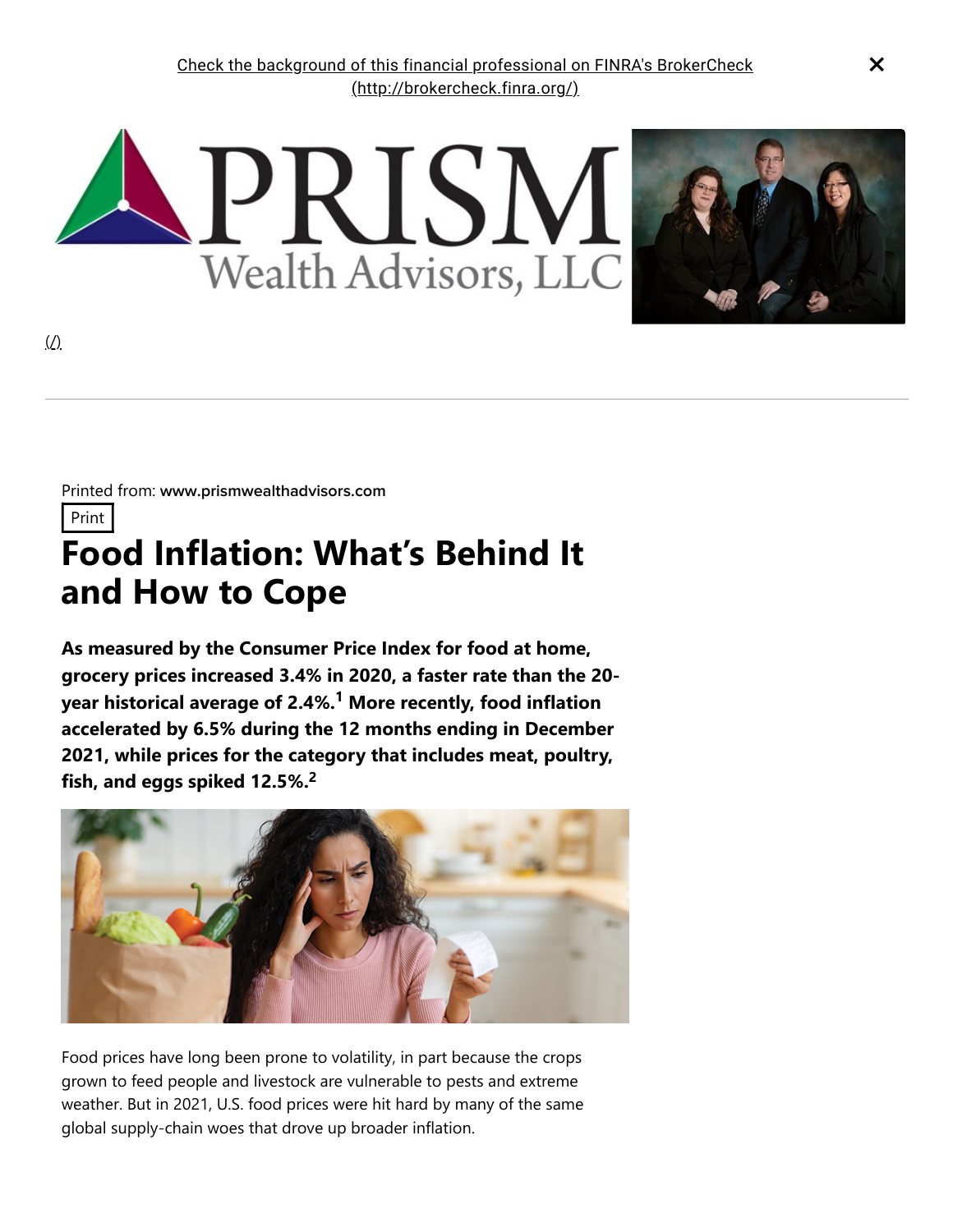The pandemic spurred shifts in consumer demand, slowed factory production in the United States and overseas, and caused disruptions in domestic commerce and international trade that worsened as economic activity picked up steam. A shortage of metal containers and backups at busy ports and railways caused long shipping delays and drove up costs. Severe labor shortages, and the resulting wage hikes, have made it more difficult and costly to manufacture and transport many types of unfinished and finished goods.<sup>3</sup>

As long as businesses must pay more for the raw ingredients, packaging materials, labor, transportation, and fuel needed to produce, process, and distribute food products to grocery stores, some portion of these additional costs will be passed on to consumers. And any lasting strain on household budgets could prompt consumers to rethink their meal choices and shopping behavior.

## **Annual Change in Consumer Price Indexes for Food, 2021**



Source: U.S. Bureau of Labor Statistics, 2022

## **Seven Ways to Master the Supermarket**

The U.S. Department of Agriculture expects food inflation to moderate in 2022, but no one knows for certain how long prices might stay elevated.<sup>4</sup> In the meantime, it may take more effort and some planning to control your family's grocery bills.

1. Set a budget for spending on groceries and do your best not to exceed it. In 2021, a typical family of four with a modest grocery budget spent about \$1,150 per month on meals and snacks prepared at home. Your spending limit could be higher or lower depending on your household income, family size, where you live, and food preferences.<sup>5</sup>

2. To avoid wasting food, be aware that food date labels such as "sell by," "use by," and "best before" are not based on safety, but rather on the manufacturer's guess of when the food will reach peak quality. With fresh foods like meat and dairy products, you can usually add five to seven days to the "sell by" date. The look and smell can help you determine whether food is still fresh, and freezing can extend the shelf life of many foods.

3. Grocery stores often rotate advertised specials for beef, chicken, and pork, so you may want to plan meals around sale-priced cuts and buy extra to freeze for later. With meat prices soaring, it may be a good time to experiment with "meatless" meals that substitute plant-based proteins such as beans, lentils, chickpeas, or tofu.